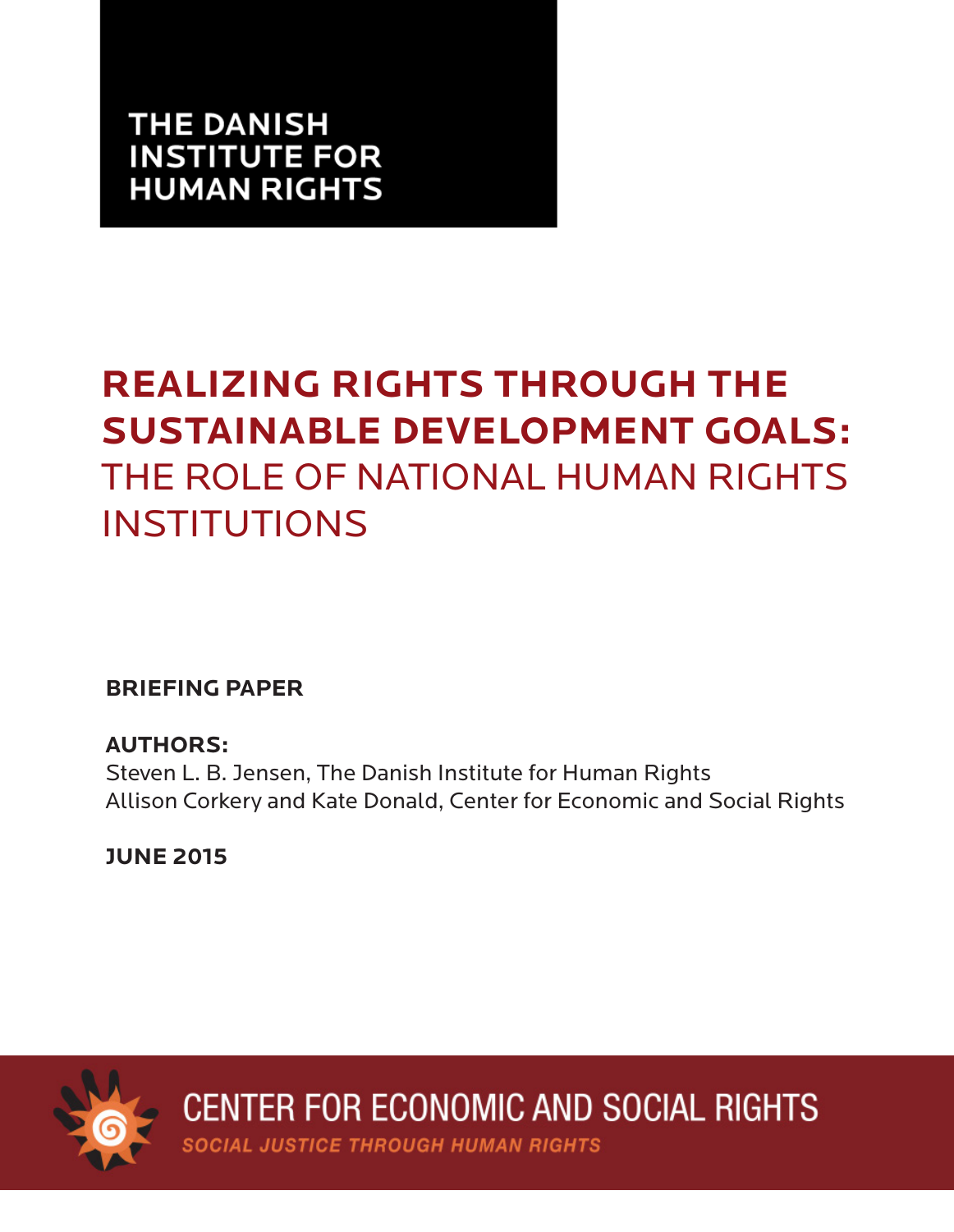

## **REALIZING RIGHTS THROUGH THE SUSTAINABLE DEVELOPMENT GOALS:** THE ROLE OF NATIONAL HUMAN RIGHTS INSTITUTIONS

In September 2015, the UN General Assembly will adopt the Sustainable Development Goals (SDGs). The SDGs address a wide range of development issues, reflecting the three 'pillars' of sustainable development: economic, social and environmental. As a globally agreed blueprint for 2015-2030, the SDGs are likely to become the major point of reference for development actors at all levels and will have a significant impact on the human rights agenda for years to come.

Many governments, bilateral donors, multilateral institutions, civil society organizations and corporate actors will seek to align their policies and programmes with this new sustainable development agenda. More broadly, the significance of the SDGs lies in the boost they can give to the accountability of states to their people and to the financing and implementation of existing development and human rights commitments. Importantly, the SDGs are designed to be universally applied and are not limited to so-called developing countries. Therefore, the next 15 years offer a crucial opportunity to promote development approaches that contribute to the protection and fulfilment of human rights, through domestic policy and resources, international collaboration, and global financial flows.

As independent institutions of accountability mandated to ensure international commitments are upheld domestically,<sup>1</sup> National Human Rights Institutions (NHRIs) will undoubtedly have a role to play in promoting and protecting human rights in the context of the SDGs. This **Briefing Paper** focuses on the distinct contributions that NHRIs can make to the post-2015 sustainable development agenda. It outlines the importance of the SDGs for human rights and highlights a number of specific opportunities for NHRIs to effectively fulfil their role in the context of the new global development agenda, sharing examples of development-related work from a number of institutions in all regions.

## **The Sustainable Development Goals and Human Rights**

Since the Rio+20 Summit in 2012, broad consultations have taken place at the national, regional and international levels to define the new global development agenda that will replace the Millennium Development Goals (MDGs), which expire in 2015. Despite challenges, civil society organizations, United Nations agencies and many member states have made considerable efforts to integrate human rights concerns into the post-2015 sustainable development agenda.

The proposed Sustainable Development Goals consist of 17 goals and 169 underlying targets to guide international development priorities and collaboration up to 2030.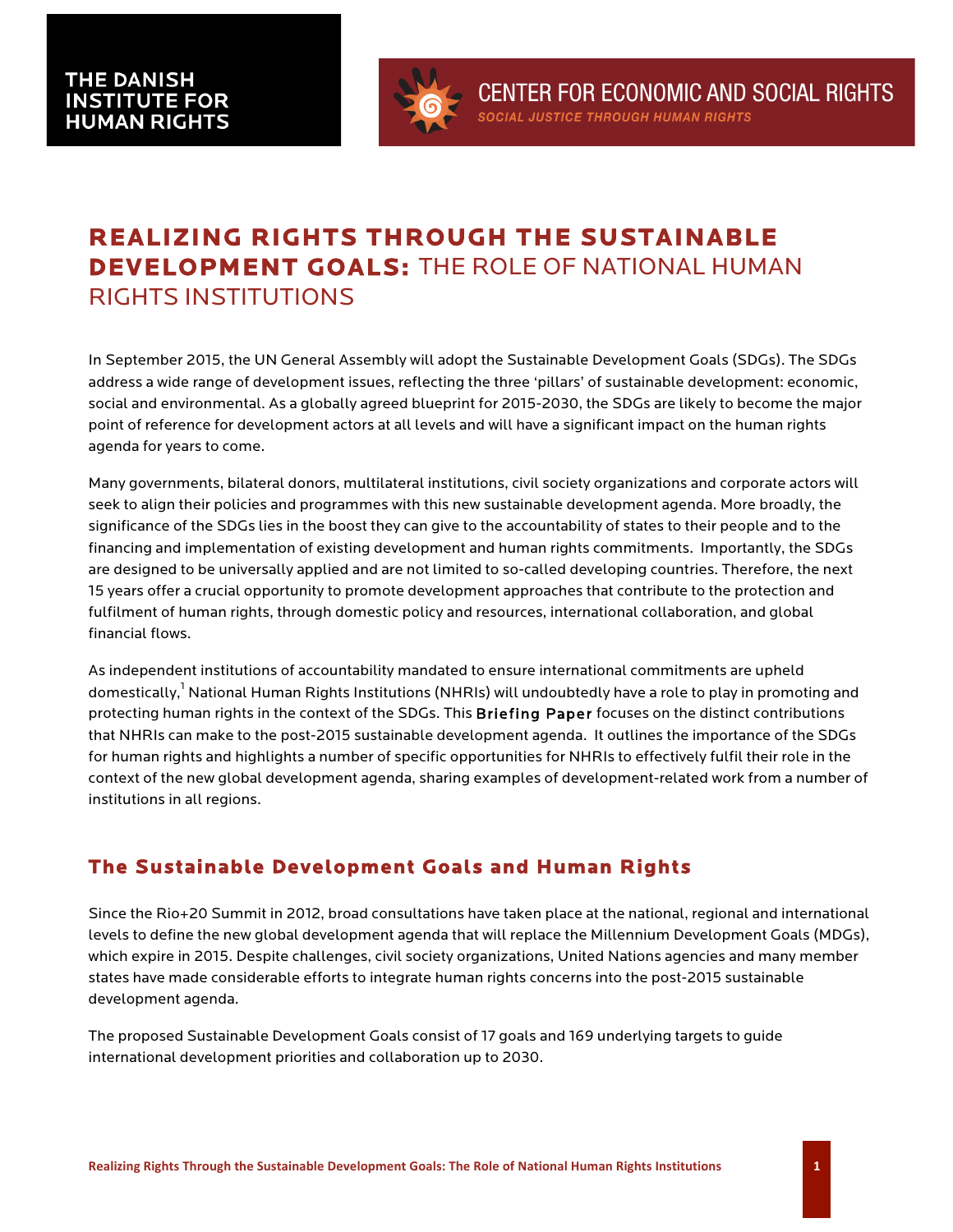The goals and targets were agreed by an inter-governmental Open Working Group (OWG) in 2014,<sup>2</sup> and are very likely to be adopted in their entirety in September 2015. A set of global indicators that will underpin and measure progress towards the targets is yet to be defined, and should be finalized by the UN Statistical Commission in March 2016. $3$ 

An analysis of the SDGs shows that the new post-2015 sustainable development agenda is relevant for human rights - and therefore for NHRIs - in several aspects:

#### **a. Goals related to economic, social and cultural rights**

Several goals focus on important economic and social rights areas such as poverty (Goal 1), food and nutrition (Goal 2), health (Goal 3), education (Goal 4), and water and sanitation (Goal 6). Most of these are not new to international development, although the way they are conceptualized is more holistic and in many respects better aligned with human rights provisions than under the MDGs. Given this close relation to economic and social rights standards (e.g. those enshrined in the International Covenant on Economic, Social and Cultural Rights), they fall squarely within the mandate of many NHRIs. The goals on the environment, climate change and natural resources (Goals 12, 13, 14 & 15) are also linked to human rights enjoyment, and therefore they could also be a focus of NHRI work.

### **b. Goals related to civil and political rights**

In an important departure from the MDGs, the SDGs also include a goal on accountable and inclusive institutions and access to justice for all (Goal 16). This goal touches on important human rights standards and principles, for example including targets on access to information and 'protecting fundamental freedoms'; participation in decision-making; non-discriminatory laws and policies; and access to justice. The inclusion of such commitments provides a much-needed recognition of the crucial role that civil and political rights play in making sustainable and equitable development possible and is another concrete entry point for many NHRIs to engage in national implementation of the SDGs. The role of NHRIs is also explicitly recognized, with the existence of an independent NHRI being a proposed indicator to underpin Goal 16.

### **c. Emphasizing the principles of equality, non-discrimination and access for all**

The need to address growing inequalities within and between countries has been repeatedly identified as a key priority, by states and civil society alike, throughout the process of formulating the SDGs. There are two goals that focus specifically on inequalities: Goal 5 on gender equality and Goal 10, which focuses on income inequality, exclusion (social, economic and political) and discrimination. The other goals and targets also include important language on equal and universal access (e.g. to healthcare, education, and energy) and tackling gender disparities – reflecting the core human rights principle of non-discrimination and equality.

Persons with disabilities, older persons, indigenous peoples and children are also specifically named in some of the targets.

The rallying call underpinning the new agenda has been "to leave no one behind" - in reaction to the main critique of the MDGs: that they spurred important aggregate progress, but often at the cost of neglecting the most hard-toreach groups. In terms of monitoring the SDGs, special emphasis has been placed on the need for a 'data revolution',<sup>4</sup> including more sensitive disaggregation of data along multiple lines that overlap with many of the prohibited grounds of discrimination in international human rights law. The fact that tackling inequalities and discrimination is both a stand-alone and a mainstreamed objective in the new agenda clearly opens another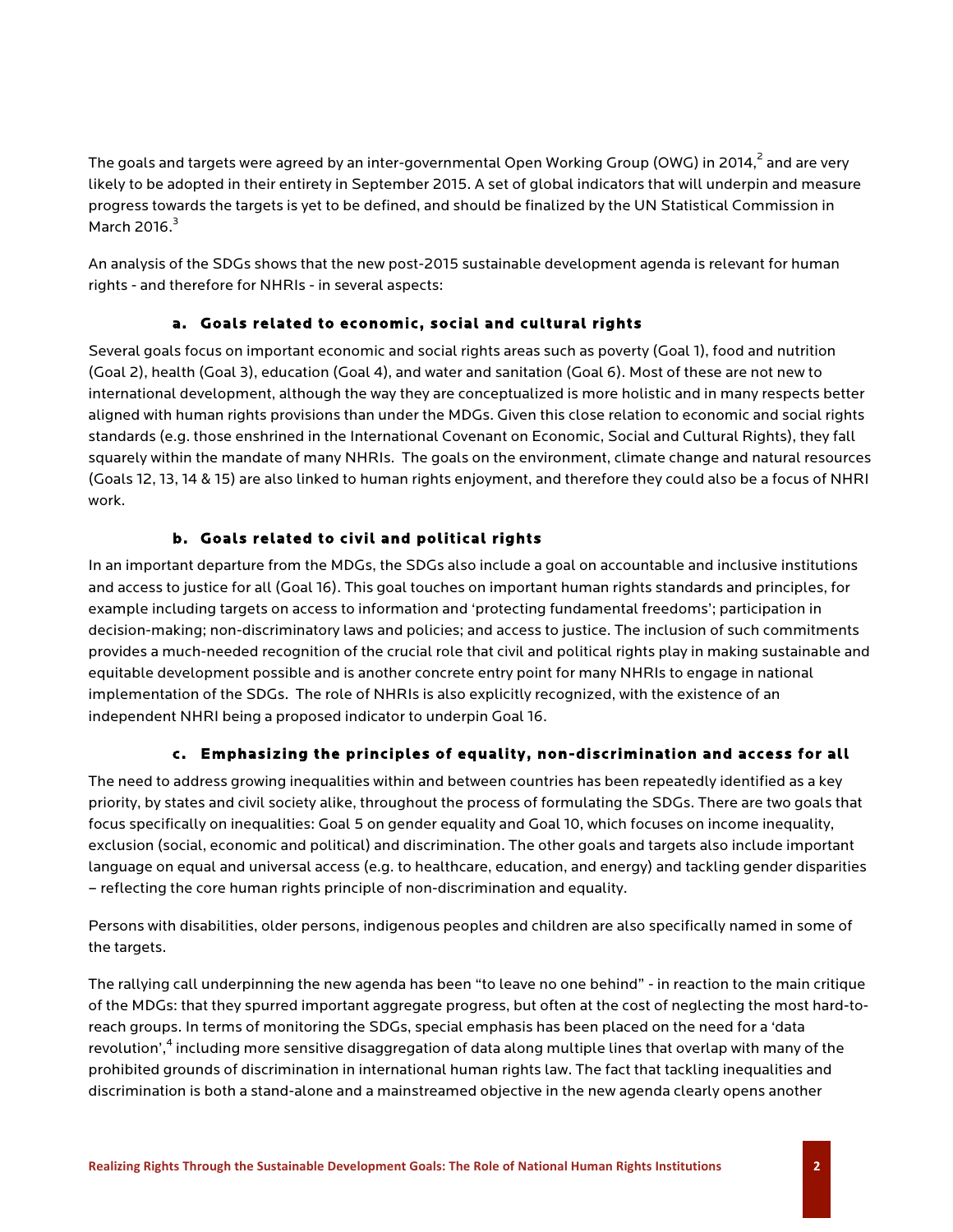important avenue of engagement by NHRIs, who bring a distinctive expertise and experience on these issues particularly those NHRIs with an explicit anti-discrimination mandate.

## **The Role of NHRIs in Promoting and Protecting Human Rights in the Implementation of the Post-2015 Sustainable Development Agenda**

NHRIs play unique bridging roles—between international and national spheres; between different government institutions; between government and civil society; and across rights. This role is particularly important in the context of the ambitious and wide-ranging post-2015 sustainable development agenda. Collaboration between a variety of actors and sectors (different branches and departments of government; civil society; donors and development partners; UN agencies and mechanisms) will be absolutely essential for the goals' effective and equitable implementation.

Under the Paris Principles,<sup>5</sup> NHRIs should be mandated to perform a broad range of functions. These can be generally categorised as: research and advice; education and promotion; monitoring; investigating; conciliating and providing remedies; cooperating with other national and international organisations; and interacting with the judiciary. Each of these functions could be leveraged to make distinctive and valuable contributions to the implementation and monitoring of the SDGs. National implementation of the SDGs therefore presents NHRIs with different opportunities for engagement, including those outlined below.

#### **a. Promoting human rights in national implementation plans**

While the agenda is universal, certain targets, benchmarks and indicators will need to be 'tailored' or further developed at the national level to reflect different national contexts. NHRIs' bridging role, as described above, uniquely positions them to ensure the tailoring process upholds the principles of inclusion, participation and nondiscrimination. Educating rights-holders, civil society groups, relevant ministries, parliamentarians, national statistical offices and other stakeholders about the human rights dimensions of the SDGs is an important first step for this. It is a function that falls squarely within the mandate of NHRIs, many of whom undertake outreach work to enable marginalized communities to understand and claim their rights.

NHRIs can also promote nationally-tailored targets, benchmarks and indicators that are aligned with human rights obligations, as well as setting out principles and criteria for tailoring, informed by human rights considerations. <sup>6</sup> In this regard, NHRIs can draw on a wealth of experience in building the capacity of government bodies to apply a human rights-based approach to development and in engaging in consultative processes for priority-setting, policy-making, planning and budgeting in a variety of sectors—both locally and nationally.

#### **b. Advising governments on rights-centred implementation**

By assessing how laws, policies, administrative practices and budgets impact on civil, political, economic, social and cultural rights, NHRIs provide valuable advice to governments on how to contextualise and operationalize human rights norms. This function will be essential for ensuring that human rights considerations are not neglected in the post-2015 context. For instance, NHRIs could conduct human rights impact assessments of specific policies and programmes proposed or put in place to implement the goals.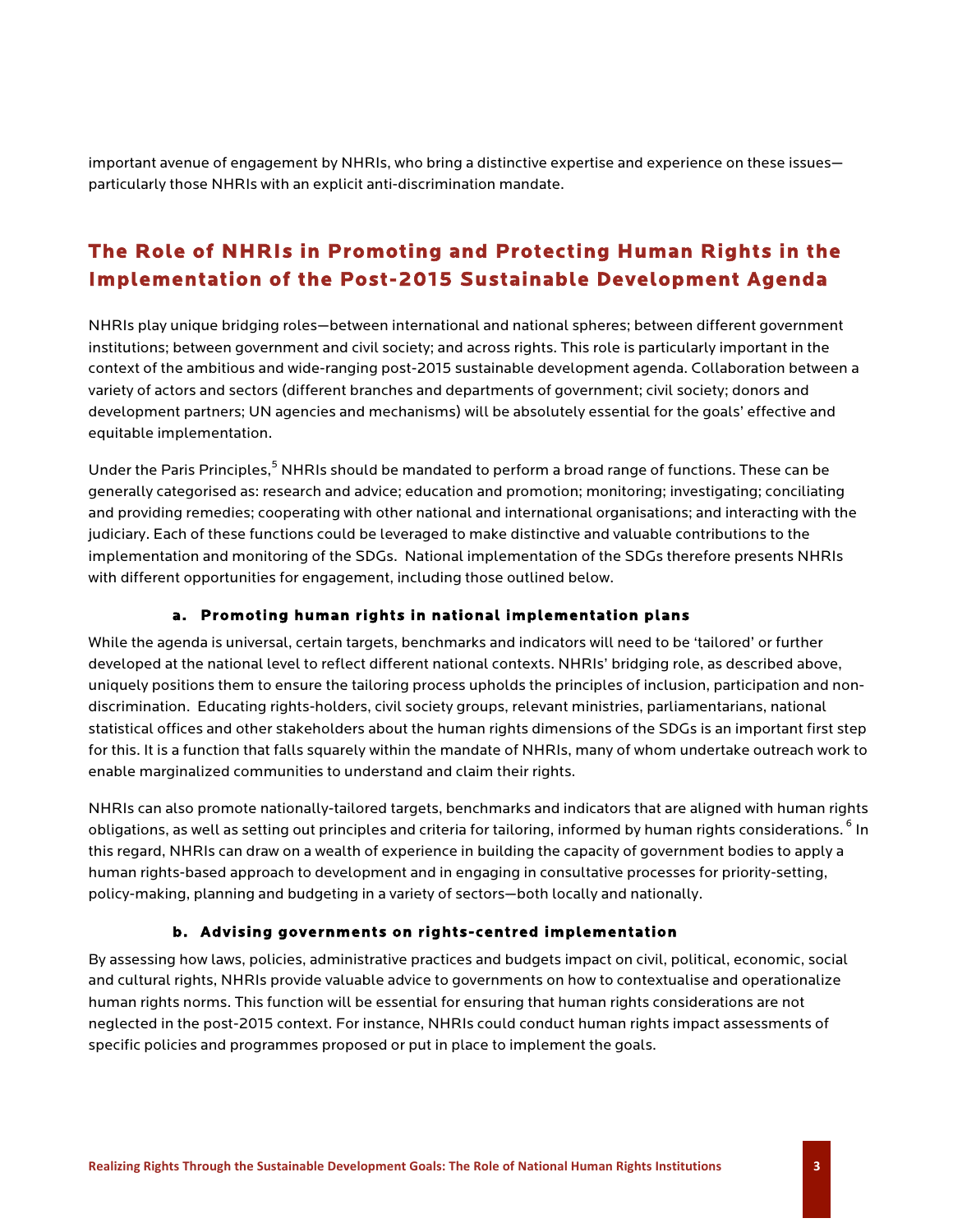Achieving the SDGs will require unprecedented financial resources; while official development assistance (ODA) will remain essential for some countries, fairer and more effective domestic resource mobilization has been widely accepted as a crucial means of financing the goals. $^7$  For this reason, assessing whether these resources are being raised and used in human rights-compliant ways will be critical. Building up NHRIs' expertise in evaluating whether public budgets (e.g. spending on health or education) reflect the obligation to dedicate maximum available resources to economic, social and cultural rights could assist governments in advancing more equitable financing for sustainable development.

#### **c. Monitoring and holding governments to account for poor or uneven progress**

Once implementation gets underway, ensuring that all states are accountable for their SDG commitments will be essential in achieving equitable, effective and rights-compliant progress towards the goals. NHRIs' experience in monitoring human rights is directly applicable to tracking sustainable development successes and setbacks, and they can therefore make a unique contribution as part of the multi-layered accountability architecture currently being conceptualized for the SDGs.

There is broad agreement that establishing robust and inclusive national-level review processes to monitor SDG progress will be of primary importance. Many governments are already starting to consider the form and function of these mechanisms. NHRIs therefore have an important opportunity to advocate for and advise on national mechanisms that are truly participatory and capable of strengthening meaningful accountability between the State and its people. Once the national monitoring and review process gets underway, NHRIs should have an officially recognised role. The exact model of NHRI engagement will vary, but could include, for example: taking responsibility for monitoring a sub-set of the goals/targets; taking part in multi-stakeholder monitoring mechanisms; or submitting independent assessments to parliamentary reviews. Several options for monitoring SDG implementation at the regional and global level are being explored which could also benefit from NHRI involvement, including reviews at the UN regional commissions, peer-review mechanisms, and thematic bodies focusing on particular goals.

NHRIs can leverage their experience of rights monitoring to positively influence the design and performance of mechanisms for monitoring SDG implementation in a number of ways. First, in many countries NHRIs have increased demand for the collection of relevant statistics from government departments and in some cases even collaborated directly with national statistical offices. Second, NHRIs provide an independent source of information and a distinctive lens to analyse that information, which can be used to evaluate whether efforts to achieve the SDGs are respecting, protecting and fulfilling human rights - and in tracking the implementation of previous recommendations of any monitoring mechanism. Third, as discussed above, their convening role supports affected communities to share their experiences and express their views, vital perspectives in monitoring the extent to which SDG progress is equitable and rights-compliant.

### **d. Uncovering patterns of inequality and discrimination**

The core mantra of the post-2015 agenda is to "leave no one behind". Human rights standards on equality and non-discrimination provide a detailed normative framework for making this rhetoric more of a reality. By virtue of their broad mandate, many NHRIs are well-placed to look into systemic or structural problems with regard to inequality and discrimination—e.g. on the basis of disability, age, gender and ethnicity—and indeed have long experience in doing so. Different functions, in particular their reporting function, can be used to bring to light disadvantages and persistent inequalities faced by particular groups, including in remote settings. Highlighting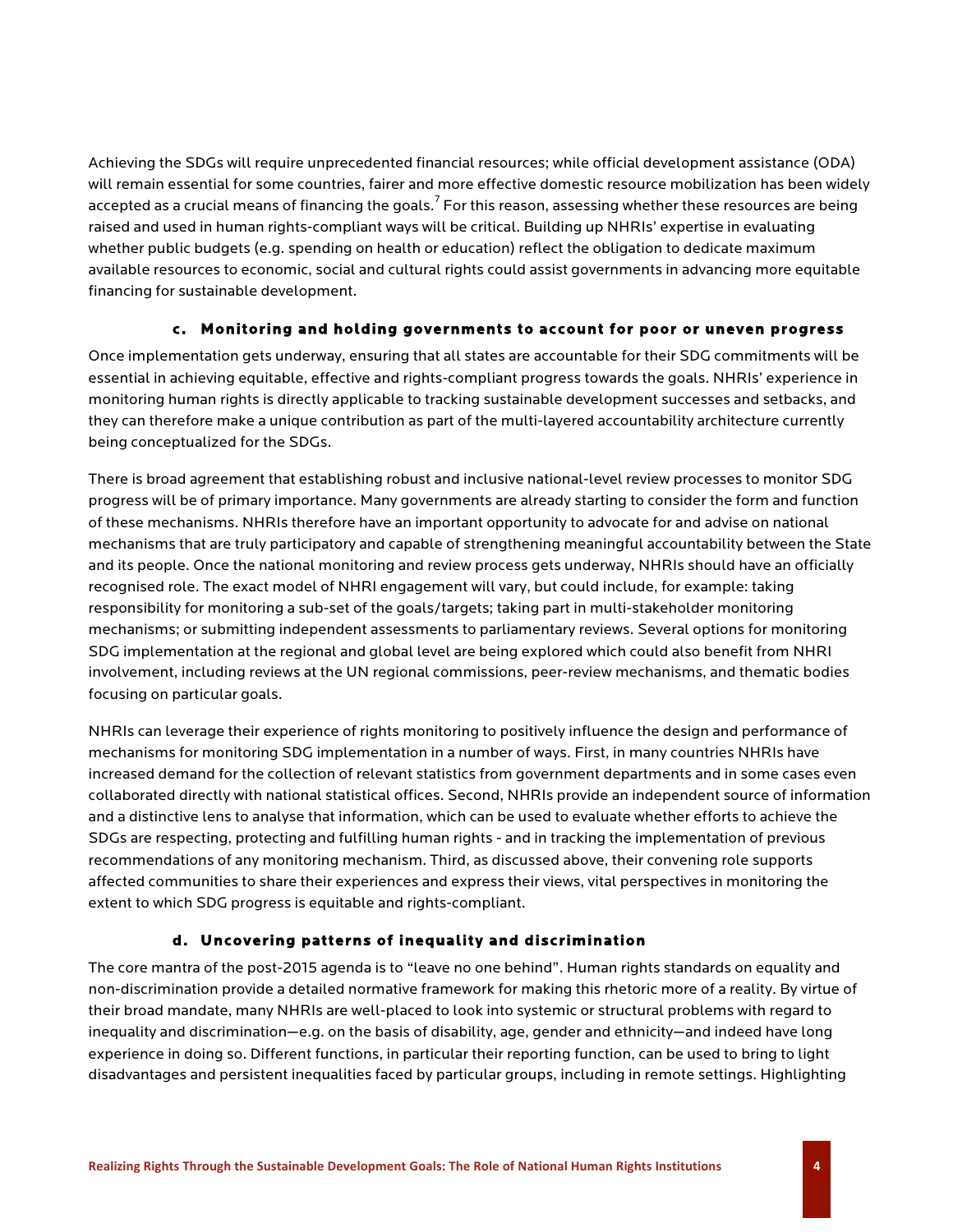uneven progress on the SDGs, which may be hidden when looking at national averages, will be an immensely valuable contribution to realizing the ambition of the goals.

#### **e. Securing redress for victims of development-related rights violations**

Many NHRIs have quasi-judicial mandates to receive complaints or initiate investigations, meaning they can play a crucial role in ensuring accountability and access to justice, including for people and communities whose rights are violated by development-related activity. NHRIs have conducted investigations, national inquiries, and audits into a broad range of alleged human rights violations, including on the causes of disease outbreaks; serious breakdowns in service delivery; abuses of land rights of indigenous people; and mismanagement in procurement affecting public services and rights fulfilment.

Exercising their quasi-judicial mandate in the post-2015 context will be important to ensure that the rush to meet the SDGs does not lead to actions which may threaten or violate individual rights. An increasing number of NHRIs are focusing on the role of the private sector in relation to human rights, applying the UN Guiding Principles on Business and Human Rights in this context.<sup>8</sup> This work, and NHRIs' ability to receive complaints concerning business-related abuses, is important in light of the increasingly privileged role accorded to the private sector in the international development agenda.

## **Inspiring Action: Building on NHRI Good Practices**

While country contexts and institutional capacities vary widely, the SDGs will be of critical relevance to the work and mandates of NHRIs in all countries at all income levels. Here we identify a number of concrete examples drawn from NHRIs across all regions—which are illustrative of the kinds of monitoring activities that NHRIs carry out, and that offer ideas and inspiration for future work to support the new global development agenda.

The **South African Human Rights Commission's** 2010 annual report focused on the attainment of the MDGs, including MDG 5 on maternal mortality (which is also included in the SDGs in target 3.1). In the report, the Commission concluded that maternal mortality seemed to be increasing in South Africa and called for the Government to investigate.<sup>9</sup> **Palestine's Independent Commission on Human Rights** has identified monitoring the Palestinian Authority's development plan as a priority activity and has been building its capacity to do so,<sup>10</sup> including by signing a Memorandum of Understanding with the Central Bureau of Statistics.

An example of the constructive advisory role that NHRIs can play in development policy comes from the **German Institute for Human Rights**, which recommended that the German Ministry for Economic Cooperation and Development establish an independent complaints mechanism to investigate alleged human rights abuses arising from its bilateral development cooperation, grounded in Germany's extraterritorial human rights obligations and the duty to provide for effective redress.<sup>11</sup> NHRIs in South-East Asia have also begun to highlight and monitor the impact of their governments' policies on development beyond borders (e.g. through their aid, tax and trade policies).<sup>12</sup> This will be very relevant in tackling systemic barriers to SDG progress and human rights realization.<sup>13</sup>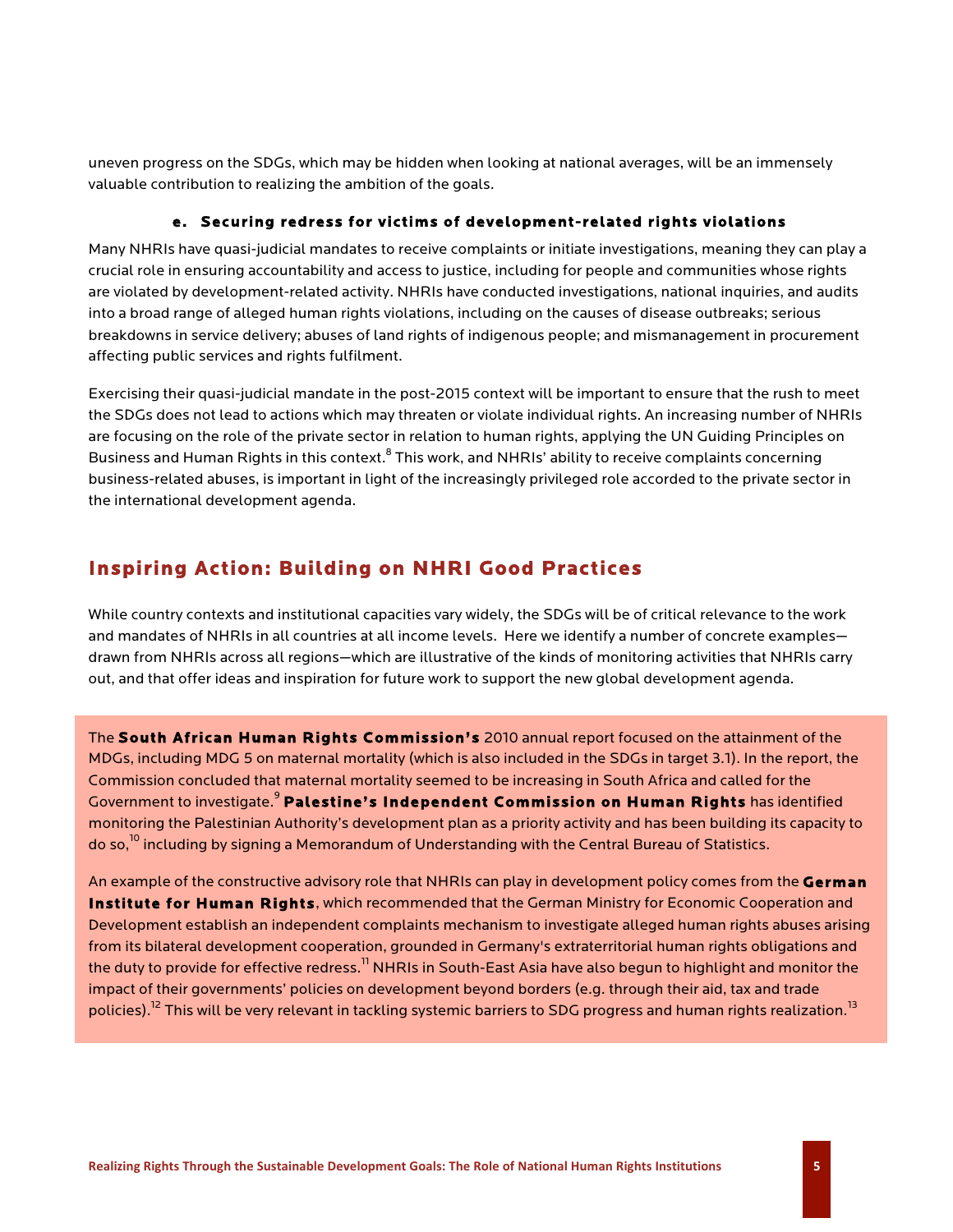In terms of monitoring systemic or structural inequality and discrimination, **Colombia's Ombudsman's Office** (Defensoría del Pueblo) initiated a nationwide investigation regarding the State's obligation to realize the right to water. It revealed that 46 of 1097 municipalities were at high risk of facing health emergencies, and found that a large part of the population was exposed to unacceptable levels of vulnerability in terms of access to and quality of the water supply.<sup>14</sup> Given that SDG 6 includes targets on achieving accessibility, safety, and affordability of water for all, this type of study identifying who is being left behind will be necessary to ensure sufficient progress. Indeed, the SDGs' strong emphasis on 'leaving no one behind', will necessitate cross-cutting measures to improve the social, political and economic inclusion of disadvantaged and marginalized groups – and robust monitoring of progress. The **Danish Institute for Human Rights** has initiated a process to develop, test and evaluate an indicator framework for monitoring the Convention on the Rights of Persons with Disabilities in collaboration with relevant ministries, disability organisations and the national statistical office.<sup>15</sup>

Examples of NHRIs studying the human rights impacts of particular policies include the **New Zealand Human Rights Commission**, which analysed how recovery policies and plans introduced after the devastating 2011 earthquake had affected the right to housing and its interrelated effects on health, consulting extensively with communities in its research.<sup>16</sup> SDG 11 on cities and human settlements includes a specific target on reducing the impact of disasters (with a focus on protecting the poorest and most vulnerable), which will benefit hugely from a human rights approach of this sort.

A number of NHRIs have also assessed whether finances dedicated to development are sufficient, transparent and accountable. For example, the **Kenyan National Commission on Human Rights** used its power to issue subpoenas to obtain information about the amounts spent by government departments on luxury cars. The Commission calculated that the spending could have funded the education of 25,000 children for eight years.<sup>17</sup> In an investigation into the state of mental healthcare across the country, **India's National Human Rights Commission** examined budget expenditures at 12 mental health centres, recommending an extensive streamlining of budget provisions to close the gap between expenditures incurred and goods procured. <sup>18</sup>

However, despite the wealth of good practice examples and recent capacity-building efforts, it has to be acknowledged that NHRIs' engagement with the MDGs—or with development policies more generally—shows uneven results. Many NHRIs face obstacles when it comes to promoting human rights accountability in development contexts, including narrowly drawn mandates, constraints on their independence, and limited technical capacity. In order to unleash their potential, these barriers will have to be lifted. States and other sources of support to NHRIs should assist them in strengthening their capacity, mandate and independence, as a worthwhile investment in a very distinctive and constructive part of the SDG implementation and accountability architecture.